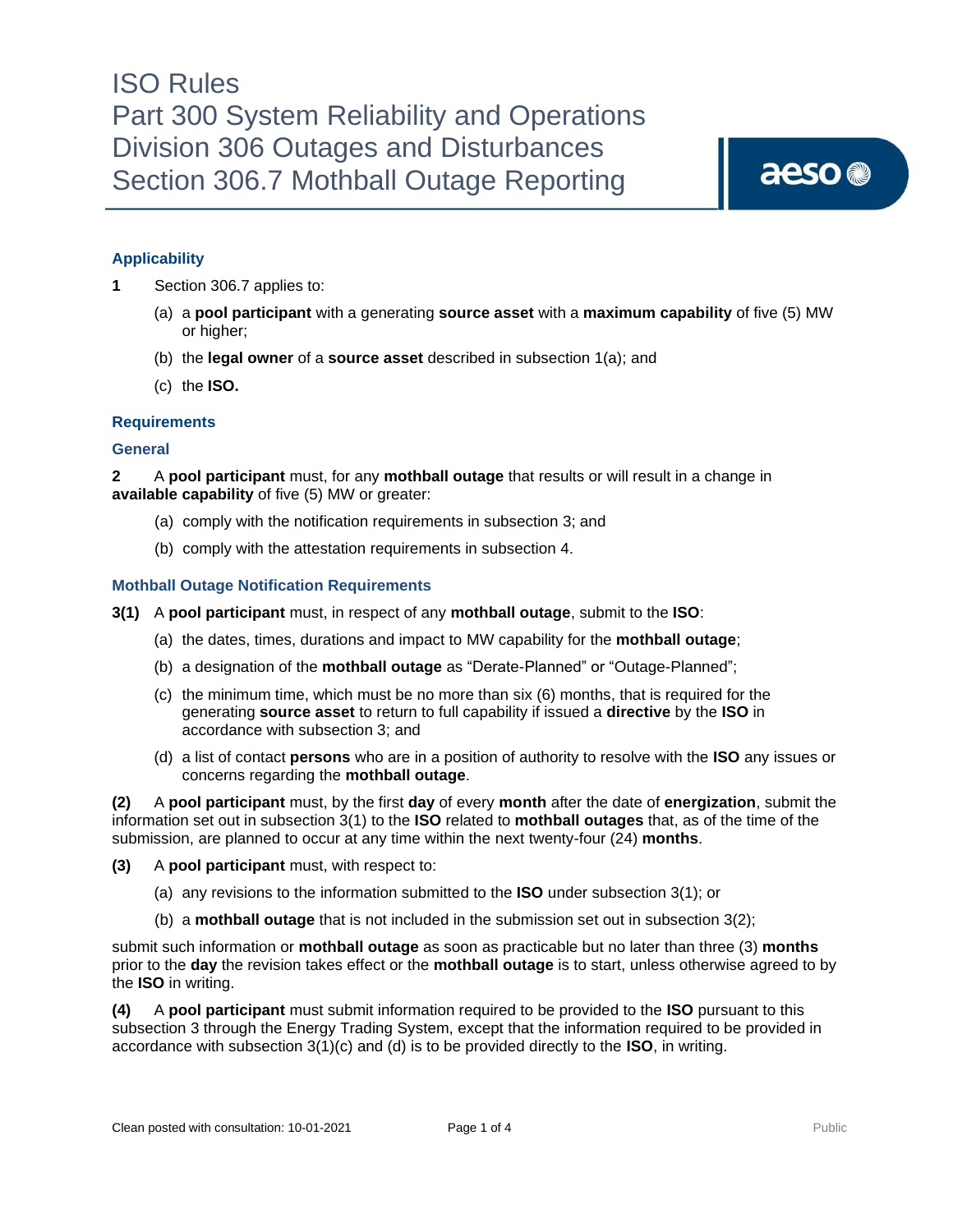### ISO Rules Part 300 System Reliability and Operations Division 306 Outages and Disturbances Section 306.7 Mothball Outage Reporting

#### **Attestation**

**4(1)** A **pool participant** must, if a notification is provided to the **ISO** pursuant to subsections 3(1), or 3(3)(a) where such notification results in an extension to the duration or increase in MW of the **mothball outage** originally submitted pursuant to subsection 3(1), provide an attestation to the **ISO** from a corporate officer of the **pool participant** of the **source asset** that:

- (a) based on its reasonable assessment of forecast market prices and market conditions at the time the attestation is provided, such forecast market prices and market conditions are insufficient to recover avoidable costs for the **source asset** for the duration of the **mothball outage**; and
- (b) the **mothball outage** will be cancelled if, based on its reasonable assessment of forecast market prices and market conditions, such forecast market prices and market conditions become sufficient to recover avoidable costs for the **source asset** for the remaining duration of the **mothball outage**.
- **4(2)** A **pool participant** must provide an attestation in accordance with subsection 4(1):
	- (a) on the **day** that a notification is provided to the **ISO** pursuant to subsections 3(1) or 3(3)(a), if such notification is received after May 28, 2018; and
	- (b) when the notification pursuant to subsections 3(1) or 3(3)(a) is provided to the **ISO** more than three (3) **months** prior to the **day** the **mothball outage** is planned to start, on the last **business day** that is three (3) **months** prior to the **day** the **mothball outage** is planned to start.

4(3) A **pool participant** must, if it is not the **legal owner** of the **source asset**, provide to the **ISO** on the **day** that the **pool participant** submits an attestation in accordance with subsection 4(2), an attestation from the **legal owner** of a **source asset** that the avoidable costs provided to the **pool participant** in accordance with subsection 8(a) are accurate.

#### **Cancellation of Mothball Outage**

**5(1)** A **pool participant** must provide the **ISO** with a minimum of three (3) **months**' written notice prior to cancelling a **mothball outage**.

**(2)** A **pool participant** must cancel a **mothball outage** no later than twenty-four (24) months after the date of commencement of the **mothball outage**, unless otherwise agreed to by the **ISO**, in writing.

- **(3)** A **pool participant** must take one of the following actions upon cancelling a mothball outage:
	- (a) return the generating **source asset** to service; or
	- (b) terminate the **supply transmission service** contract for the generating **source asset**.
- **(4)** A **pool participant** must not:
	- (a) schedule a **planned outage** immediately after a **mothball outage**; or
	- (b) schedule a **mothball outage** less than three (3) months after a previous **mothball outage**.

#### **Authority to Issue an Outage Cancellation Directive**

- **6(1)** The **ISO** may, if after:
	- (a) completing the procedures set out in subsections 7(2) through 7(5) the **ISO** determines that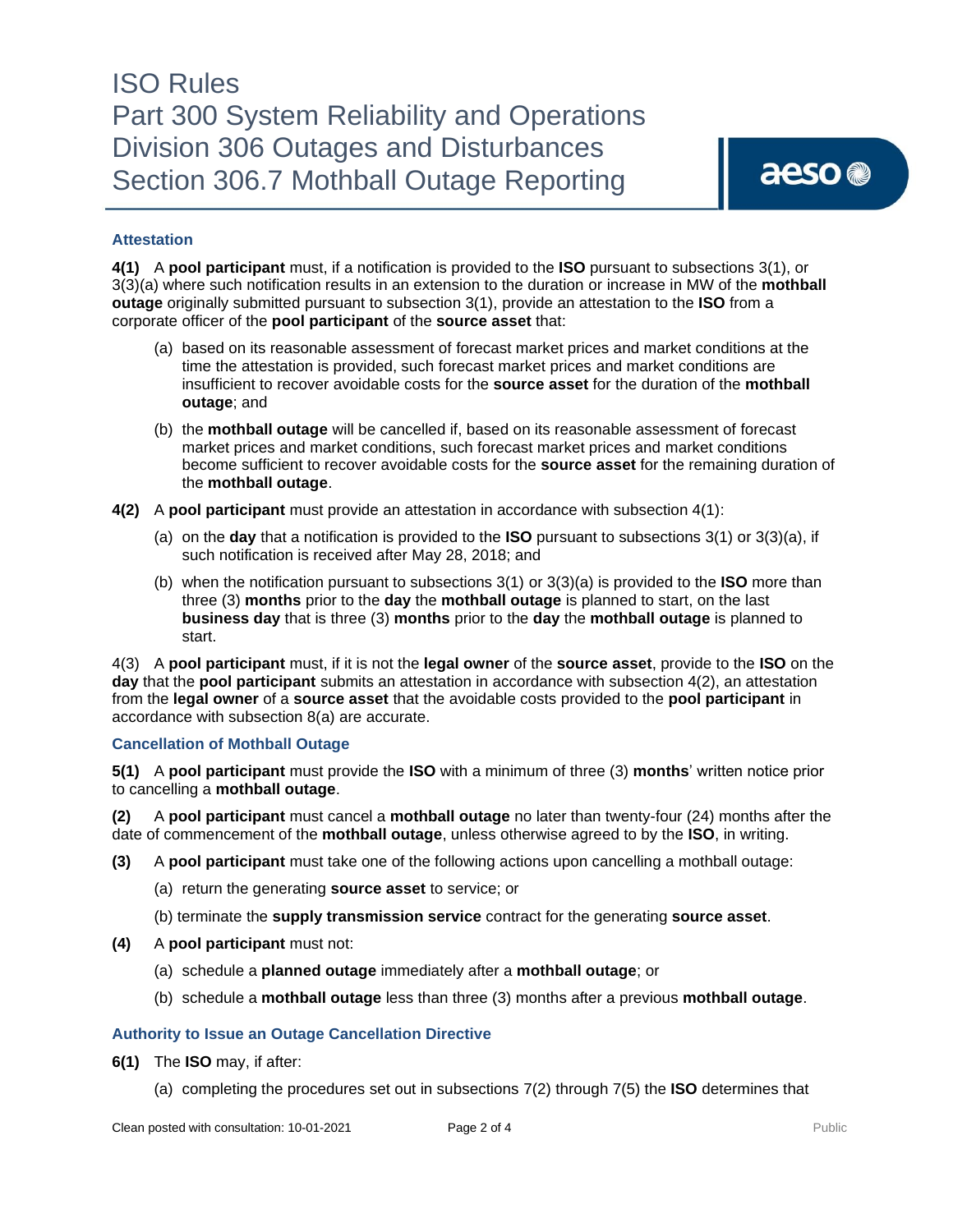there remains:

- (i) an immediate need on a short term basis for services provided by certain **source assets** to maintain the necessary level of **reliability** or **adequacy**, as the case may be; and
- (ii) a high probability that the situation will not be alleviated in a voluntary manner:
	- (A) by any **pool participants** amending or revising outage plans; or
	- (B) through the ordinary course operation of the market; and
- (b) taking into account the factors described in subsection 7(4) below,

#### issue a **directive** to cancel a **mothball outage**.

**(2)** The **ISO** must not issue a **directive** canceling a **mothball outage** without the authorization of the Chief Executive Officer of the **ISO** or his designee.

#### **Mothball Outage Cancellation Procedure**

**7(1)** The **ISO** must, in order to assist in determining whether to issue a **directive** canceling a **mothball outage**, forecast the adequacy of supply as described in subsection 2 of section 202.6 of the **ISO Rules**, *Adequacy of Supply*.

**(2)** The **ISO** must, prior to issuing a **directive** canceling a **mothball outage**, comply with the outage cancellation procedures described in subsection 7 of section 306.5 of the **ISO rules**, *Generation Outage Reporting and Coordination*.

**(3)** In performing the assessments described in section 306.5, the **ISO** must take into account all **mothball outage** plans submitted to the **ISO** under subsection 3 of this section 306.7.

**(4)** In addition to the factors set out in subsection 7(7) of subsection 306.5, the **ISO** must consider the length of time of any outage the **pool participant** has previously submitted to the **ISO** under the reporting requirements set out in this subsection 306.7 in its determination as to whether or not to issue a directive cancelling a **mothball outage**.

**(5)** Notwithstanding subsection 7(8) of section 306.5, the **ISO** may issue a **directive** cancelling a **mothball outage** at any time by providing notice equivalent to or greater than the minimum time that is required for the generating **source asset** to return to service provided under subsection 3(1)(c).

#### **Timely Information from Legal Owner**

- **8** A **legal owner** of a **source asset** must, if it is not the **pool participant** for that **source asset**:
	- (a) provide such timely and complete information to the **pool participant** for such **source asset** to enable the **pool participant** to comply with its obligations under subsection 3, 4 and 5; and
	- (b) provide an attestation to the **pool participant** from a corporate officer of the **legal owner** of such **source asset** to enable the **pool participant** to comply with its obligations under subsection 4(3).

#### **Revision History**

| <b>Date</b>  | <b>Description</b>                                                                |
|--------------|-----------------------------------------------------------------------------------|
| l 2021-XX-XX | Revised subsection 7(1) by changing "assess the adequacy of supply" to "forecast" |